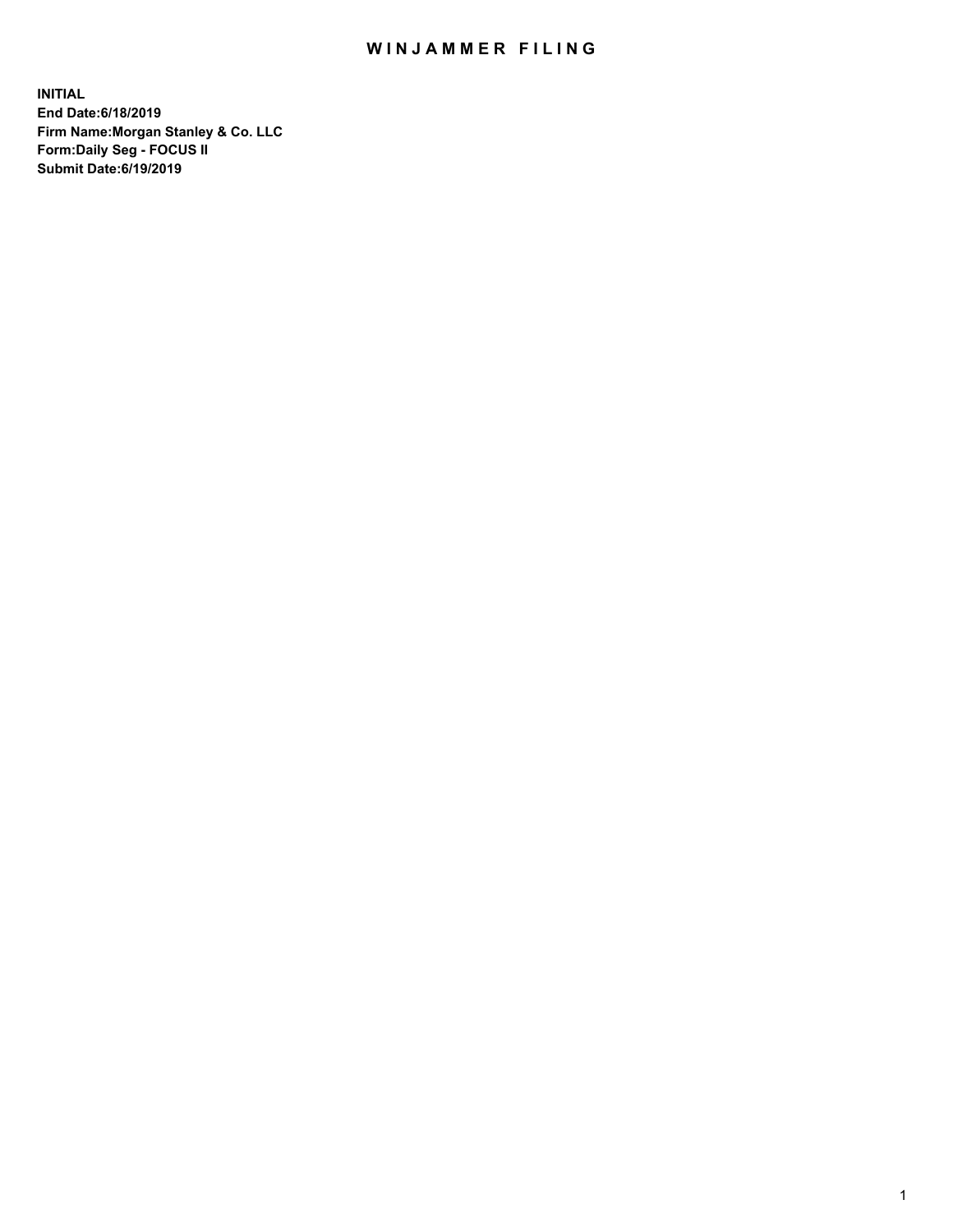**INITIAL End Date:6/18/2019 Firm Name:Morgan Stanley & Co. LLC Form:Daily Seg - FOCUS II Submit Date:6/19/2019 Daily Segregation - Cover Page**

| Name of Company                                                                   | Morgan Stanley & Co. LLC     |  |
|-----------------------------------------------------------------------------------|------------------------------|--|
| <b>Contact Name</b>                                                               | <b>Ikram Shah</b>            |  |
| <b>Contact Phone Number</b>                                                       | 212-276-0963                 |  |
| <b>Contact Email Address</b>                                                      | Ikram.shah@morganstanley.com |  |
| FCM's Customer Segregated Funds Residual Interest Target (choose one):            |                              |  |
| a. Minimum dollar amount: ; or                                                    | 235,000,000                  |  |
| b. Minimum percentage of customer segregated funds required:% ; or                | <u>0</u>                     |  |
| c. Dollar amount range between: and; or                                           | <u>0 0</u>                   |  |
| d. Percentage range of customer segregated funds required between: % and %.       | 00                           |  |
| FCM's Customer Secured Amount Funds Residual Interest Target (choose one):        |                              |  |
| a. Minimum dollar amount: ; or                                                    | 140,000,000                  |  |
| b. Minimum percentage of customer secured funds required:%; or                    | <u>0</u>                     |  |
| c. Dollar amount range between: and; or                                           | 0 <sub>0</sub>               |  |
| d. Percentage range of customer secured funds required between:% and%.            | 0 <sub>0</sub>               |  |
| FCM's Cleared Swaps Customer Collateral Residual Interest Target (choose one):    |                              |  |
| a. Minimum dollar amount: ; or                                                    | 92,000,000                   |  |
| b. Minimum percentage of cleared swaps customer collateral required:% ; or        | <u>0</u>                     |  |
| c. Dollar amount range between: and; or                                           | 0 Q                          |  |
| d. Percentage range of cleared swaps customer collateral required between:% and%. | 00                           |  |

Attach supporting documents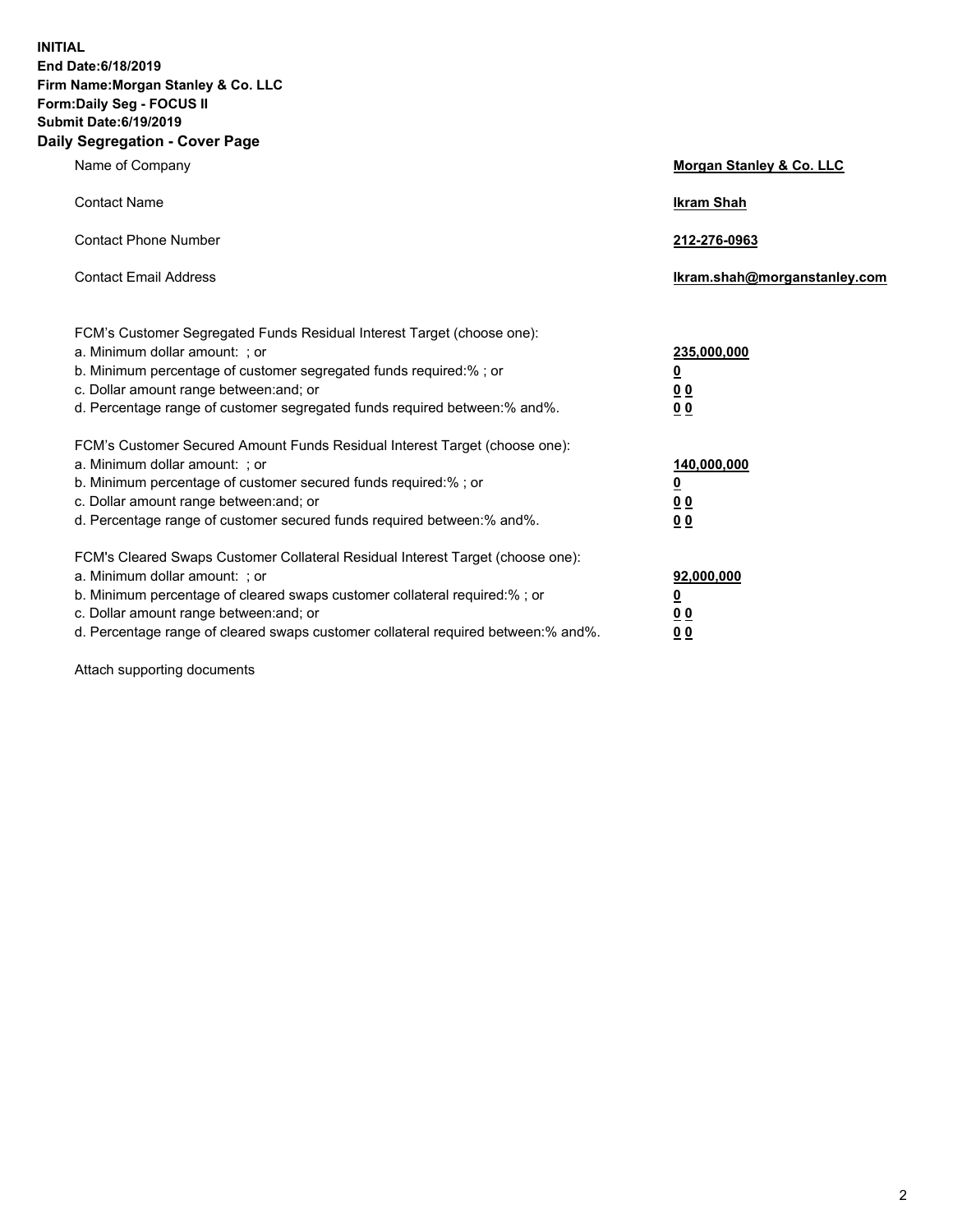## **INITIAL End Date:6/18/2019 Firm Name:Morgan Stanley & Co. LLC Form:Daily Seg - FOCUS II Submit Date:6/19/2019 Daily Segregation - Secured Amounts**

|    | Foreign Futures and Foreign Options Secured Amounts                                                                             |                                     |
|----|---------------------------------------------------------------------------------------------------------------------------------|-------------------------------------|
|    | Amount required to be set aside pursuant to law, rule or regulation of a foreign                                                | $0$ [7305]                          |
|    | government or a rule of a self-regulatory organization authorized thereunder                                                    |                                     |
| 1. | Net ledger balance - Foreign Futures and Foreign Option Trading - All Customers                                                 |                                     |
|    | A. Cash                                                                                                                         | 3,053,232,615 [7315]                |
|    | B. Securities (at market)                                                                                                       | 2,602,102,411 [7317]                |
| 2. | Net unrealized profit (loss) in open futures contracts traded on a foreign board of trade                                       | <u>-13,401,355</u> [7325]           |
| 3. | Exchange traded options                                                                                                         |                                     |
|    | a. Market value of open option contracts purchased on a foreign board of trade                                                  | 16,498,230 [7335]                   |
|    | b. Market value of open contracts granted (sold) on a foreign board of trade                                                    | -12,255,916 [7337]                  |
| 4. | Net equity (deficit) (add lines 1.2. and 3.)                                                                                    | 5,646,175,985 [7345]                |
| 5. | Account liquidating to a deficit and account with a debit balances - gross amount                                               | 165,176,873 [7351]                  |
|    | Less: amount offset by customer owned securities                                                                                | <u>-164,727,206</u> [7352] <u>4</u> |
| 6. | Amount required to be set aside as the secured amount - Net Liquidating Equity                                                  | 5,646,625,652 [7355]                |
|    | Method (add lines 4 and 5)                                                                                                      |                                     |
| 7. | Greater of amount required to be set aside pursuant to foreign jurisdiction (above) or line                                     | 5,646,625,652 [7360]                |
|    | 6.                                                                                                                              |                                     |
|    | FUNDS DEPOSITED IN SEPARATE REGULATION 30.7 ACCOUNTS                                                                            |                                     |
| 1. | Cash in banks                                                                                                                   |                                     |
|    | A. Banks located in the United States                                                                                           | 242,262,456 [7500]                  |
|    | B. Other banks qualified under Regulation 30.7                                                                                  | 335,589,324 [7520] 5                |
| 2. |                                                                                                                                 | [7530]                              |
|    | Securities                                                                                                                      |                                     |
|    | A. In safekeeping with banks located in the United States<br>B. In safekeeping with other banks qualified under Regulation 30.7 | 756,807,910 [7540]                  |
| 3. | Equities with registered futures commission merchants                                                                           | 0 [7560] 756,807,910                |
|    | A. Cash                                                                                                                         | 4,608,205 [7580]                    |
|    | <b>B.</b> Securities                                                                                                            | $0$ [7590]                          |
|    | C. Unrealized gain (loss) on open futures contracts                                                                             | 434,444 [7600]                      |
|    | D. Value of long option contracts                                                                                               | $0$ [7610]                          |
|    | E. Value of short option contracts                                                                                              | 0 [7615] 5,042,649 [7               |
| 4. | Amounts held by clearing organizations of foreign boards of trade                                                               |                                     |
|    | A. Cash                                                                                                                         | $0$ [7640]                          |
|    | <b>B.</b> Securities                                                                                                            | $0$ [7650]                          |
|    | C. Amount due to (from) clearing organization - daily variation                                                                 | $0$ [7660]                          |
|    | D. Value of long option contracts                                                                                               | $0$ [7670]                          |
|    | E. Value of short option contracts                                                                                              | 0 [7675] 0 [7680]                   |
| 5. | Amounts held by members of foreign boards of trade                                                                              |                                     |
|    | A. Cash                                                                                                                         | 2,706,048,347 [7700]                |
|    | <b>B.</b> Securities                                                                                                            | 1,845,294,501 [7710]                |
|    | C. Unrealized gain (loss) on open futures contracts                                                                             | -13,835,798 [7720]                  |
|    | D. Value of long option contracts                                                                                               | 16,498,230 [7730]                   |
|    | E. Value of short option contracts                                                                                              | -12,255,916 [7735] 4,               |
|    |                                                                                                                                 | [7740]                              |
| 6. | Amounts with other depositories designated by a foreign board of trade                                                          | $0$ [7760]                          |
| 7. | Segregated funds on hand                                                                                                        | $0$ [7765]                          |
| 8. | Total funds in separate section 30.7 accounts                                                                                   | 5,881,451,703 [7770]                |
| 9. | Excess (deficiency) Set Aside for Secured Amount (subtract line 7 Secured Statement                                             | 234,826,051 [7380]                  |
|    | Page 1 from Line 8)                                                                                                             |                                     |
|    |                                                                                                                                 |                                     |

- 10. Management Target Amount for Excess funds in separate section 30.7 accounts **140,000,000** [7780]
- 11. Excess (deficiency) funds in separate 30.7 accounts over (under) Management Target **94,826,051** [7785]

**2,615** [7315] **2,411** [7317]

Less: amount offset by customer owned securities **-164,727,206** [7352] **449,667** [7354] **5,652** [7355]

## **5,652** [7360]

B. Other banks qualified under Regulation 30.7 **335,589,324** [7520] **577,851,780**

 $B[756, 807, 910]$  [7570]

E. Value of short option contracts **0** [7615] **5,042,649** [7620]

**8,347** [7700] 8.501 [7710] E. Value of short option contracts **-12,255,916** [7735] **4,541,749,364 051** [7380]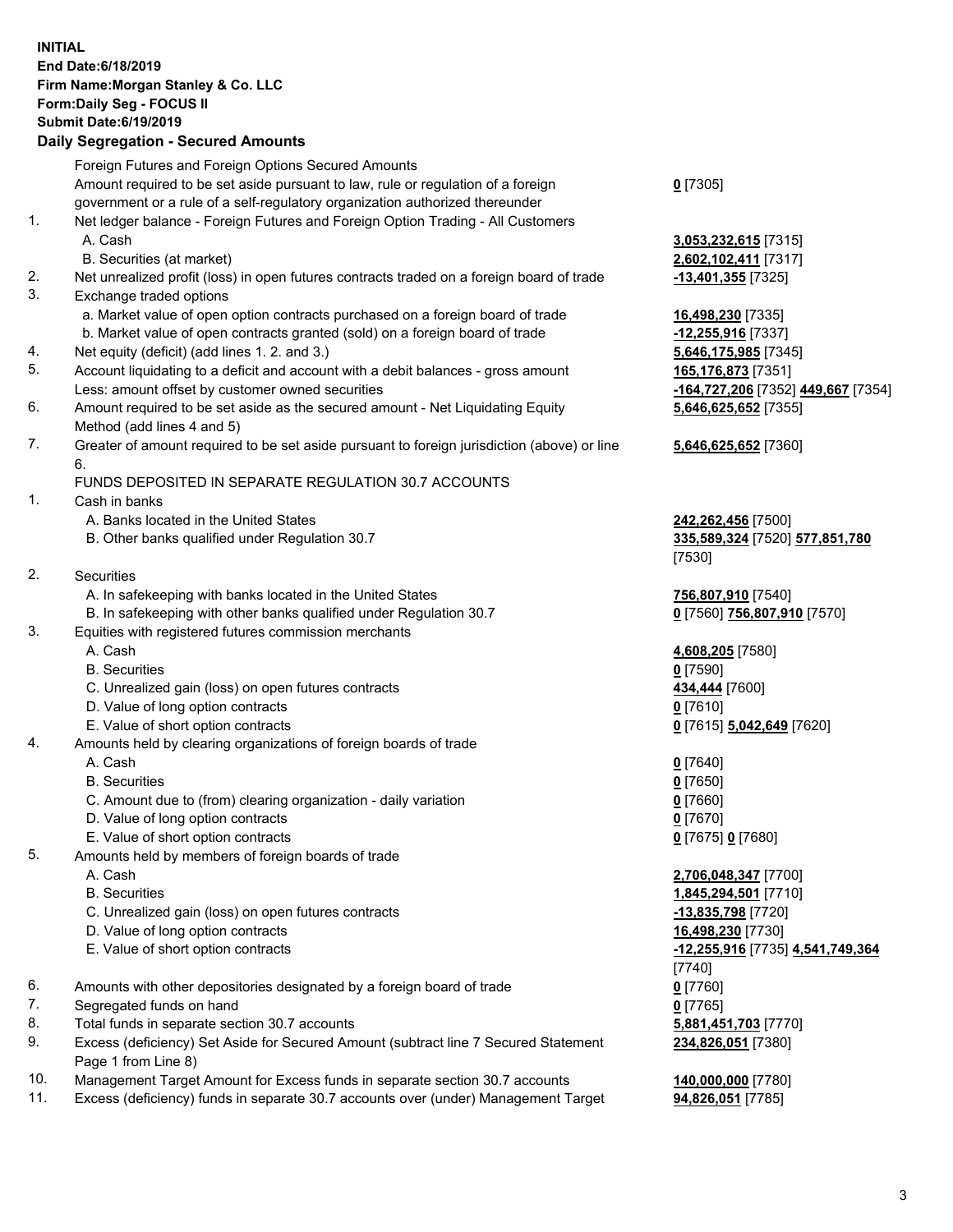**INITIAL End Date:6/18/2019 Firm Name:Morgan Stanley & Co. LLC Form:Daily Seg - FOCUS II Submit Date:6/19/2019 Daily Segregation - Segregation Statement** SEGREGATION REQUIREMENTS(Section 4d(2) of the CEAct) 1. Net ledger balance A. Cash **7,548,903,516** [7010] B. Securities (at market) **5,933,937,344** [7020] 2. Net unrealized profit (loss) in open futures contracts traded on a contract market **3,163,629,934** [7030] 3. Exchange traded options A. Add market value of open option contracts purchased on a contract market **493,467,815** [7032] B. Deduct market value of open option contracts granted (sold) on a contract market **-353,066,655** [7033] 4. Net equity (deficit) (add lines 1, 2 and 3) **16,786,871,954** [7040] 5. Accounts liquidating to a deficit and accounts with debit balances - gross amount **206,323,871** [7045] Less: amount offset by customer securities **-205,309,448** [7047] **1,014,423** [7050] 6. Amount required to be segregated (add lines 4 and 5) **16,787,886,377** [7060] FUNDS IN SEGREGATED ACCOUNTS 7. Deposited in segregated funds bank accounts A. Cash **4,934,539,008** [7070] B. Securities representing investments of customers' funds (at market) **0** [7080] C. Securities held for particular customers or option customers in lieu of cash (at market) **597,417,828** [7090] 8. Margins on deposit with derivatives clearing organizations of contract markets A. Cash **5,980,279,770** [7100] B. Securities representing investments of customers' funds (at market) **0** [7110] C. Securities held for particular customers or option customers in lieu of cash (at market) **5,336,519,516** [7120] 9. Net settlement from (to) derivatives clearing organizations of contract markets **78,108,556** [7130] 10. Exchange traded options A. Value of open long option contracts **493,467,815** [7132] B. Value of open short option contracts **-353,066,655** [7133] 11. Net equities with other FCMs A. Net liquidating equity **7,838,284** [7140] B. Securities representing investments of customers' funds (at market) **0** [7160] C. Securities held for particular customers or option customers in lieu of cash (at market) **0** [7170] 12. Segregated funds on hand **0** [7150] 13. Total amount in segregation (add lines 7 through 12) **17,075,104,122** [7180] 14. Excess (deficiency) funds in segregation (subtract line 6 from line 13) **287,217,745** [7190]

- 15. Management Target Amount for Excess funds in segregation **235,000,000** [7194]
- 16. Excess (deficiency) funds in segregation over (under) Management Target Amount Excess

**52,217,745** [7198]